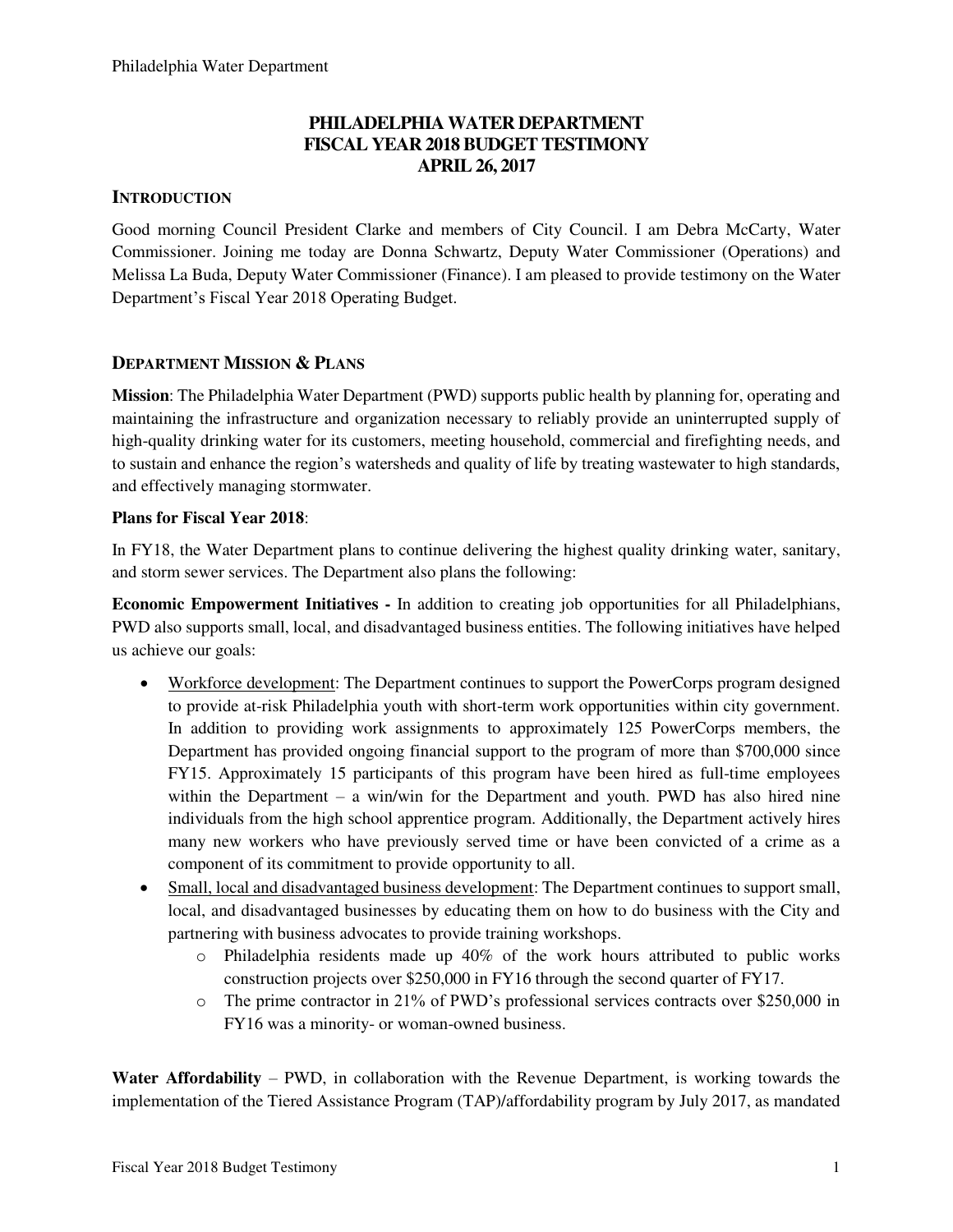by City ordinance. TAP will offer income-qualified residential water customers a discount on their bill, tying their monthly payment to their household income and size. This is the first time that low-income customers without a past due balance will be eligible for a reduced charge. The Department has developed a public communications and engagement campaign, which we plan to execute during the balance of FY17 and continue in FY18, so that enrollees are aware of the program and understand eligibility requirements and the application process.

**Customer Service, Call Center Merger** – The overarching goal of this PWD & Revenue Department project is to improve customer service by reducing wait times, reducing the confusion related to multiple call centers, and strengthening the skill and professionalism of the customer service agents. We anticipate completing the physical call center merger during the first quarter of FY18.

**Lead Service Line Replacements** – With a goal of reducing the number of homes served by lead service lines, we plan to continue our robust lead safety programming for customers. When we find a lead service line during a water main relay, PWD will fully replace it at no cost to the customer. Additionally, PWD offers interest-free loans for customers to replace their lead service lines at any time. We continue to identify lead service lines while on residential service calls, and are always improving our website and outreach material so they are accessible to as many customers as possible.

**Updated Metering Infrastructure** – PWD recently issued an RFP to replace our current water metering infrastructure. We anticipate entering a 20-year contract, which requires City Council approval (and routing through an authority). With the imminent end of the 20-year contract for AMR and the age of the current metering transmitter batteries, installation of the Advanced Metering Infrastructure at the earliest possible date is in the utility's best interest.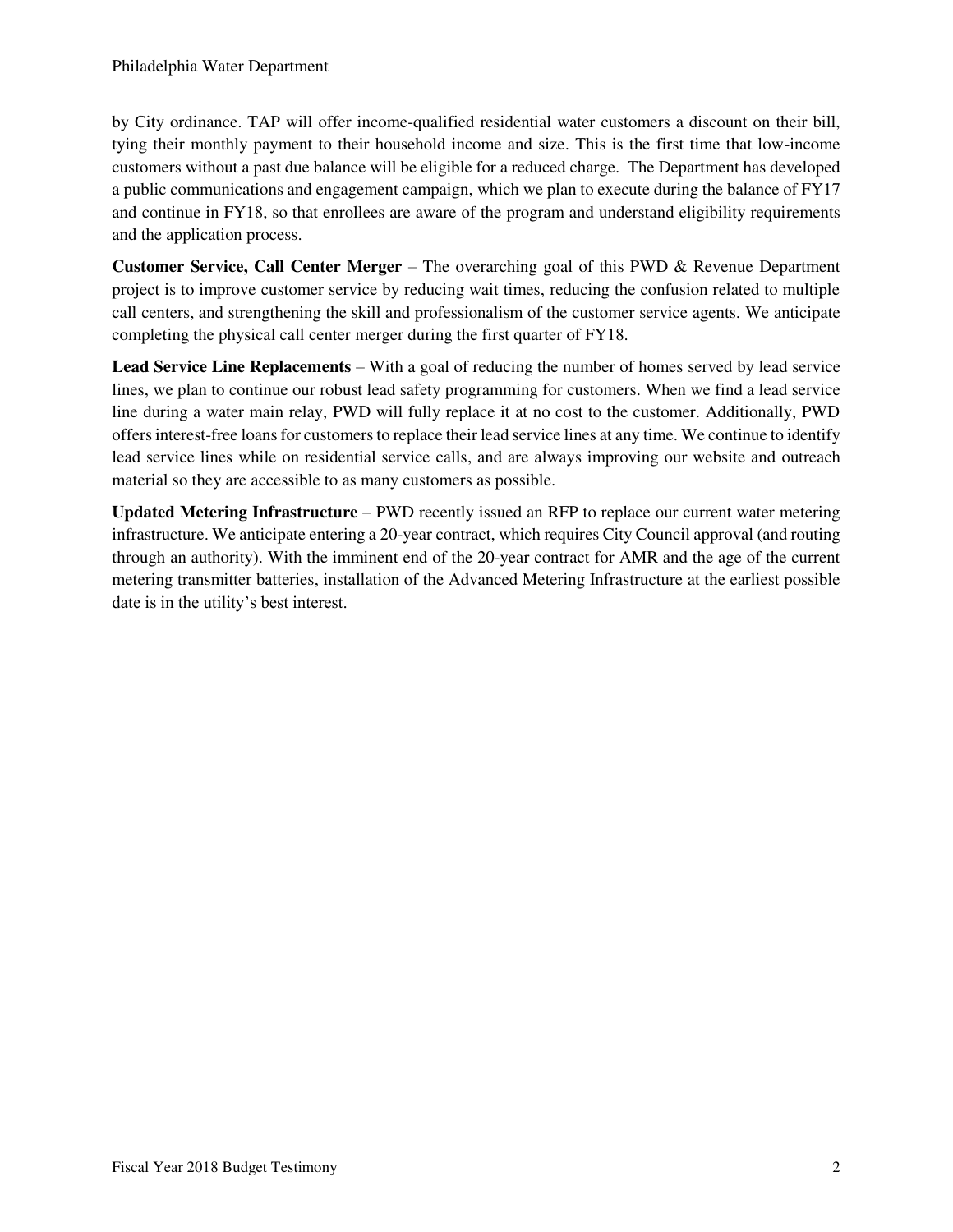## **BUDGET SUMMARY & OTHER BUDGET DRIVERS**

| <b>Staff Demographics Summary (as of December 2016)</b> |           |           |           |           |  |  |  |  |
|---------------------------------------------------------|-----------|-----------|-----------|-----------|--|--|--|--|
|                                                         | Total     | Minority  | White     | Female    |  |  |  |  |
| Number of Full-Time Staff                               | 1,820     | 1.141     | 679       | 360       |  |  |  |  |
| Number of Civil Service-Exempt Staff                    | 14        |           | 9         | 8         |  |  |  |  |
| Number of Executive Staff (deputy level and above)      | 7         |           | 6         | 4         |  |  |  |  |
| Average Salary, Full-Time Staff                         | \$48,696  | \$44,995  | \$55,043  | \$52,928  |  |  |  |  |
| Average Salary, Civil Service-Exempt Staff              | \$104,670 | \$81,736  | \$117.411 | \$115,209 |  |  |  |  |
| Average Salary, Executive Staff                         | \$133,469 | \$120,000 | \$135,714 | \$141,938 |  |  |  |  |
| Median Salary, Full-Time Staff                          | \$44,481  | \$42,899  | \$48,236  | \$45,365  |  |  |  |  |
| Median Salary, Civil Service-Exempt Staff               | \$111,972 | \$80,000  | \$120,000 | \$112,460 |  |  |  |  |
| Median Salary, Executive Staff                          | \$127,506 | \$120,000 | \$135,000 | \$145,125 |  |  |  |  |

| <b>Employment Levels (as of December 2016)</b>            |                 |          |  |  |  |  |
|-----------------------------------------------------------|-----------------|----------|--|--|--|--|
|                                                           | <b>Budgeted</b> | Filled   |  |  |  |  |
| Number of Full-Time Positions                             | 1,986           | 1,820    |  |  |  |  |
| Number of Part-Time Positions                             |                 | $\theta$ |  |  |  |  |
| Number of Civil-Service Exempt Positions                  | 18              | 14       |  |  |  |  |
| Number of Executive Positions (deputy level<br>and above) | 10              |          |  |  |  |  |
| Average Salary of All Full-Time Positions                 | \$46,785        | \$48,696 |  |  |  |  |
| Median Salary of All Full-Time Positions                  | \$42,574        | \$44,481 |  |  |  |  |

| <b>Water Department Financial Summary by Class</b> |                |               |                |                    |                |                   |  |  |
|----------------------------------------------------|----------------|---------------|----------------|--------------------|----------------|-------------------|--|--|
|                                                    | FY16 Original  | FY16 Actual   | FY17 Original  | FY17 Estimated     | FY18 Proposed  | Difference: FY18- |  |  |
|                                                    | Appropriations | Obligations   | Appropriations | <b>Obligations</b> | Appropriations | <b>FY17</b>       |  |  |
| Class 100 - Employee Compensation                  | \$102,961,600  | \$98,158,995  | \$107,688,919  | \$110,365,167      | \$116,470,294  | \$6,105,127       |  |  |
| Class 200 - Purchase of Services                   | \$151,645,200  | \$128,776,640 | \$159,715,792  | \$152,349,240      | \$157,471,521  | \$5,122,281       |  |  |
| Class 300 - Materials and Supplies                 | \$44,061,850   | \$38,245,306  | \$44,789,613   | \$43,718,700       | \$45,384,615   | \$1,665,915       |  |  |
| Class 400 - Equipment                              | \$3,398,350    | \$1,992,145   | \$3,747,956    | \$3,252,344        | \$3,550,178    | \$297,834         |  |  |
| Class 500 - Contributions                          | \$100,000      | \$5,440,242   | \$501,000      | \$501,000          | \$600,000      | \$99,000          |  |  |
| Class 700 - Debt Service                           | \$0            | \$0           | \$0            | \$0                | \$0            | \$0               |  |  |
| Class 800 - Payment to Other Funds                 | \$65,000,000   | \$60,733,243  | \$66,700,000   | \$65,700,000       | \$71,000,000   | \$5,300,000       |  |  |
| Class 900 - Advances/Misc. Payments                | \$0            | \$0           | \$0            | \$0                | \$0            | \$0               |  |  |
|                                                    | \$367,167,000  | \$333,346,571 | \$383,143,280  | \$375,886,451      | \$394,476,608  | \$18,590,157      |  |  |

| <b>Professional Services Contracts Summary</b> |               |               |               |               |               |                       |  |  |
|------------------------------------------------|---------------|---------------|---------------|---------------|---------------|-----------------------|--|--|
|                                                | <b>FY12</b>   | FY13          | FY14          | <b>FY15</b>   | <b>FY16</b>   | FY17 YTD<br>(Q1 & Q2) |  |  |
| Total amount of contracts                      | \$105,653,665 | \$145,629,907 | \$171,861,087 | \$189,569,191 | \$240,688,928 | \$219,110,609         |  |  |
| Total amount to M/W/DSBE                       | \$22,336,432  | \$33,113,328  | \$39,335,707  | \$54,864,670  | \$72,423,616  | \$59,928,910          |  |  |
| <b>Participation Rate</b>                      | 21%           | 23%           | 23%           | 29%           | 30%           | 27%                   |  |  |

| <b>M/W/DSBE Contract Participation Goal</b> |               |     |             |  |  |  |  |
|---------------------------------------------|---------------|-----|-------------|--|--|--|--|
|                                             | $FY16$ $FY17$ |     | <b>FY18</b> |  |  |  |  |
| M/W/DSBE Contract Participation Goal        | 30%           | 30% | 32%         |  |  |  |  |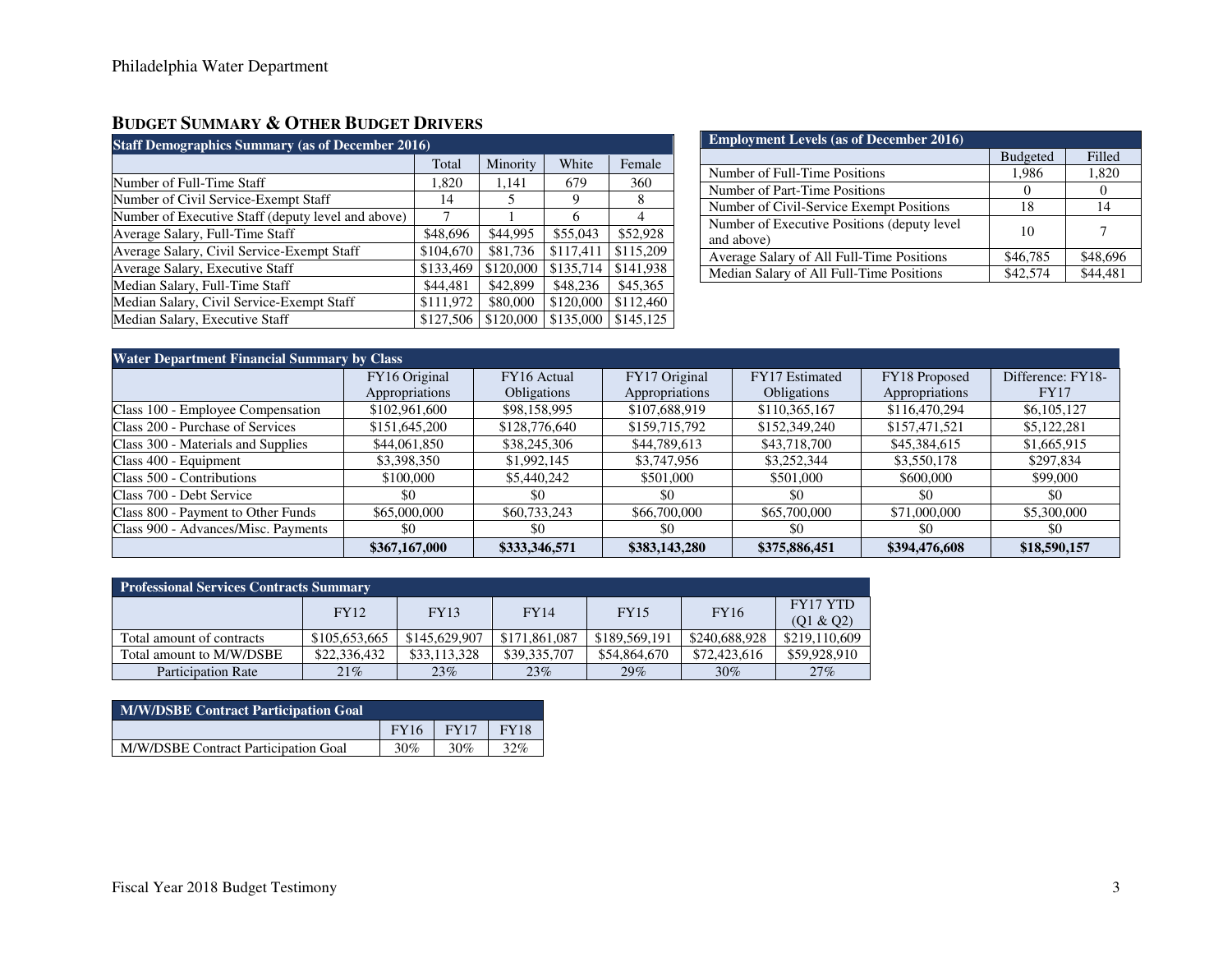#### **PROPOSED BUDGET OVERVIEW**

#### **Proposed Funding Request**:

The proposed Fiscal Year 2018 Water Department budget totals \$394,476,608, an increase of \$18,590,157 over Fiscal Year 2017 estimated obligation levels. The increase is attributable to projected higher costs for labor, professional services, and equipment.

The proposed Water Department budget includes:

- \$116,470,294 in Class 100, a \$6,105,127 increase over FY17. This funding increase is due to the following; transfer of 54 positions from the Revenue Department -Water Revenue Bureau to the Water Department due to the merger of call centers, transfer of 7 positions from OIT to the Water Department, plus funding for 25 new full-time equivalents, mostly driven by regulatory compliance matters (Consent Order & Agreement).
- \$157,471,521 in class 200, a \$5,122,281 increase over FY17. This funding increase is due to increases in contracted services related to the Tiered Assistance Program, lead service line replacement program, regulatory requirements related to the CO&A, and maintenance at our treatment plants.
- \$45,384,615 in Class 300, a \$1,665,915 increase over FY17. This funding increase is due to increases in construction supply costs, distribution control system upgrades, and other increases related to electrical parts and monitoring equipment.
- \$3,550,178 in Class 400, a \$297,834 increase over FY17. This funding increase is due to various equipment purchases such as lighting, communication equipment, and fixtures.
- \$600,000 in Class 500, a \$99,000 increase over FY17. This funding increase is related to increased funding for the Utility Emergency Services Fund (UESF).
- \$71,000,000 in Class 800, a \$5,300,000 increase over FY17. This funding increase is related to repaying the General Fund for a combined sewer project, as well as increases in a required transfer related to renewal and replacement, as well as for services provided by the General Fund to the Water Department.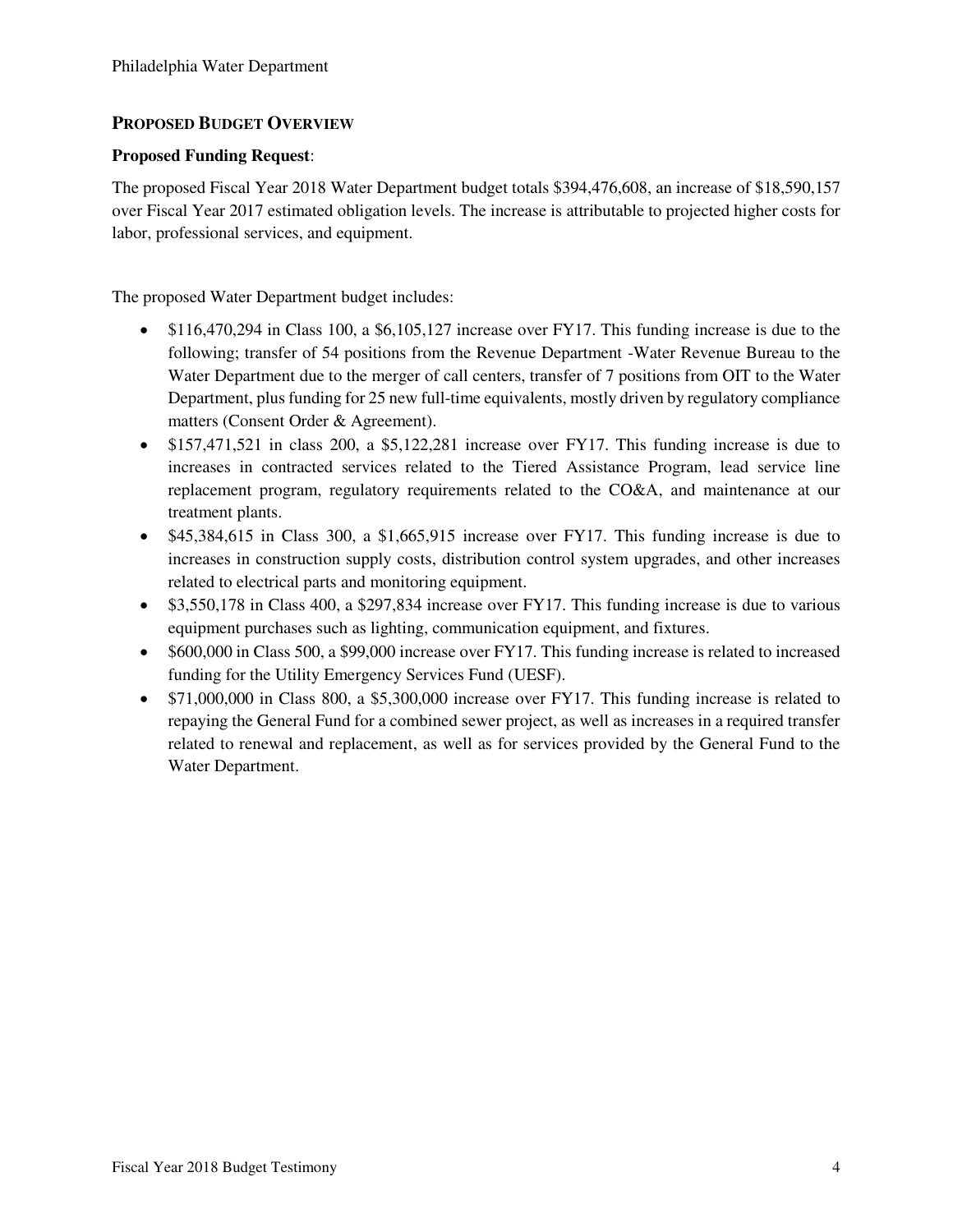### **STAFFING LEVELS**

The Department is requesting 2,072 budgeted positions for FY18, an increase of 86 positions over FY17. This increase is due to the transfer of 54 positions from the Revenue Department -Water Revenue Bureau to the Water Department due to the merger of call centers, transfer of 7 positions from OIT to the Water Department, plus funding for 25 new full-time equivalents, mostly driven by regulatory compliance matters (Consent Order & Agreement).

## **NEW HIRES**

| <b>New Hires (from December 2016 to present)</b> |                                     |         |  |  |  |  |  |
|--------------------------------------------------|-------------------------------------|---------|--|--|--|--|--|
|                                                  | <b>Total Number</b><br>of New Hires | Spanish |  |  |  |  |  |
| <b>Black or African</b><br>American              | 19                                  |         |  |  |  |  |  |
| Asian                                            |                                     |         |  |  |  |  |  |
| Hispanic or Latino                               |                                     |         |  |  |  |  |  |
| White                                            | 14                                  |         |  |  |  |  |  |
| Total                                            | 42                                  |         |  |  |  |  |  |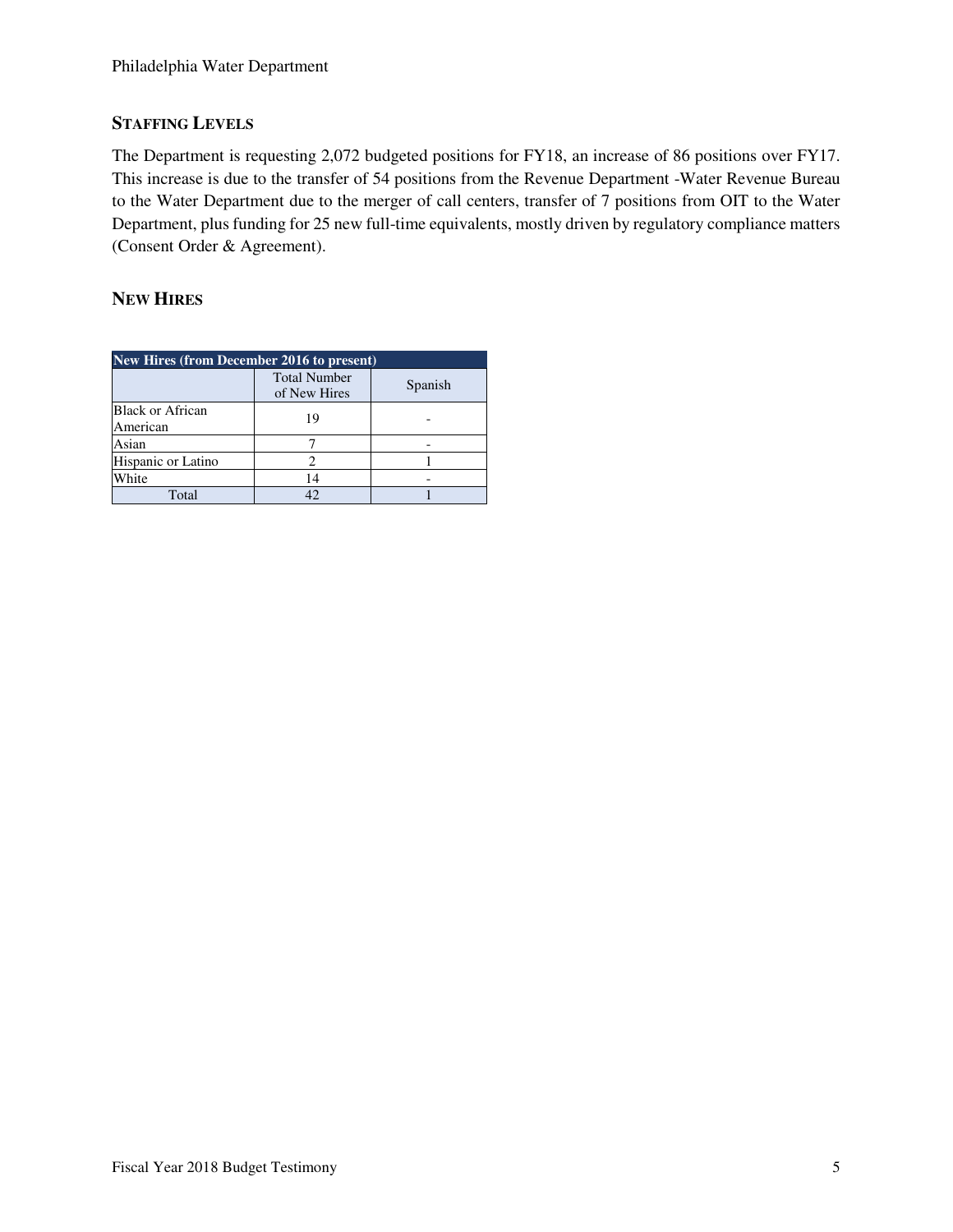# **PERFORMANCE, CHALLENGES, AND INITIATIVES**

| <b>FY18</b> Performance Measures                                                              |                       |                              |                         |                       |  |  |  |  |
|-----------------------------------------------------------------------------------------------|-----------------------|------------------------------|-------------------------|-----------------------|--|--|--|--|
| Measure                                                                                       | <b>FY16</b><br>Actual | <b>FY17 YTD</b><br>(Q1 & Q2) | <b>FY17</b><br>Estimate | <b>FY18</b><br>Target |  |  |  |  |
| Millions of gallons of treated water                                                          | 84,573                | 42,777                       | 97,721                  | 97,721                |  |  |  |  |
| Percent of time Philadelphia's drinking water met<br>or surpassed state and federal standards | $100\%$               | $100\%$                      | $100\%$                 | $100\%$               |  |  |  |  |
| Miles of pipeline surveyed for leakage                                                        | 682                   | 562                          | 1,110                   | 1,110                 |  |  |  |  |
| Water main breaks repaired                                                                    | 703                   | 411                          | 905                     | 905                   |  |  |  |  |
| Average time to repair water main break upon<br>crew arrival at site (hours)                  | 6.8                   | 6.9                          | < 8.0                   | < 8.0                 |  |  |  |  |
| Percent of hydrants available                                                                 | 99.6%                 | 99.6%                        | 99.7%                   | 99.7%                 |  |  |  |  |
| Number of storm drains cleaned                                                                | 98.105                | 53,229                       | 100,000                 | 100,000               |  |  |  |  |
| Constructed greened acres                                                                     | 205.3                 | 76.2                         | 205.0                   | 360.0                 |  |  |  |  |
| Design complete greened acres *                                                               | N/A                   | 102.1                        | 426.0                   | 300.0                 |  |  |  |  |

*\*This is a new measure for FY17.*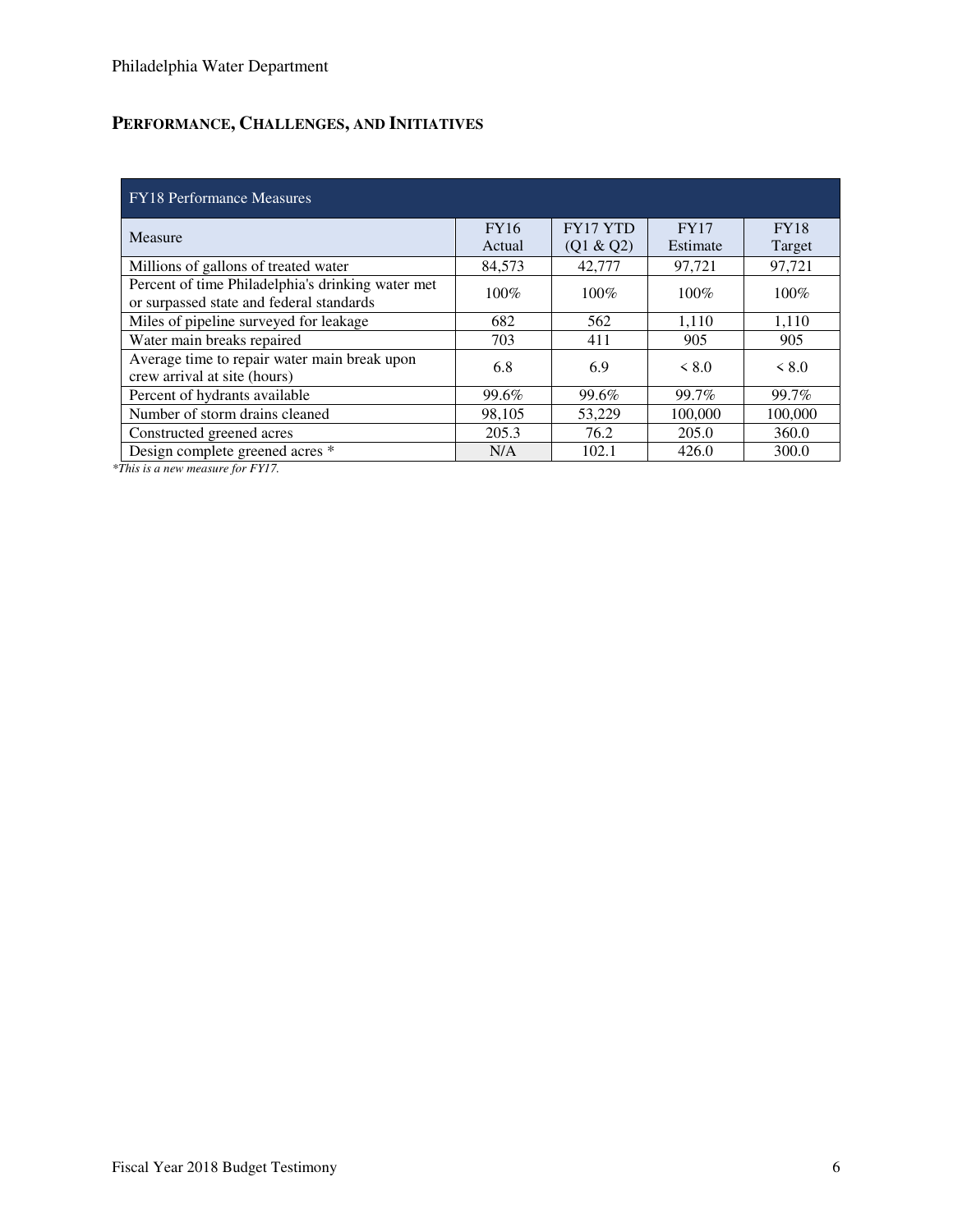## **OTHER BUDGETARY IMPACTS**

### **Federal and State (Where Applicable)**

The Water Department does not receive any material funding from the Federal Government or the Commonwealth of Pennsylvania.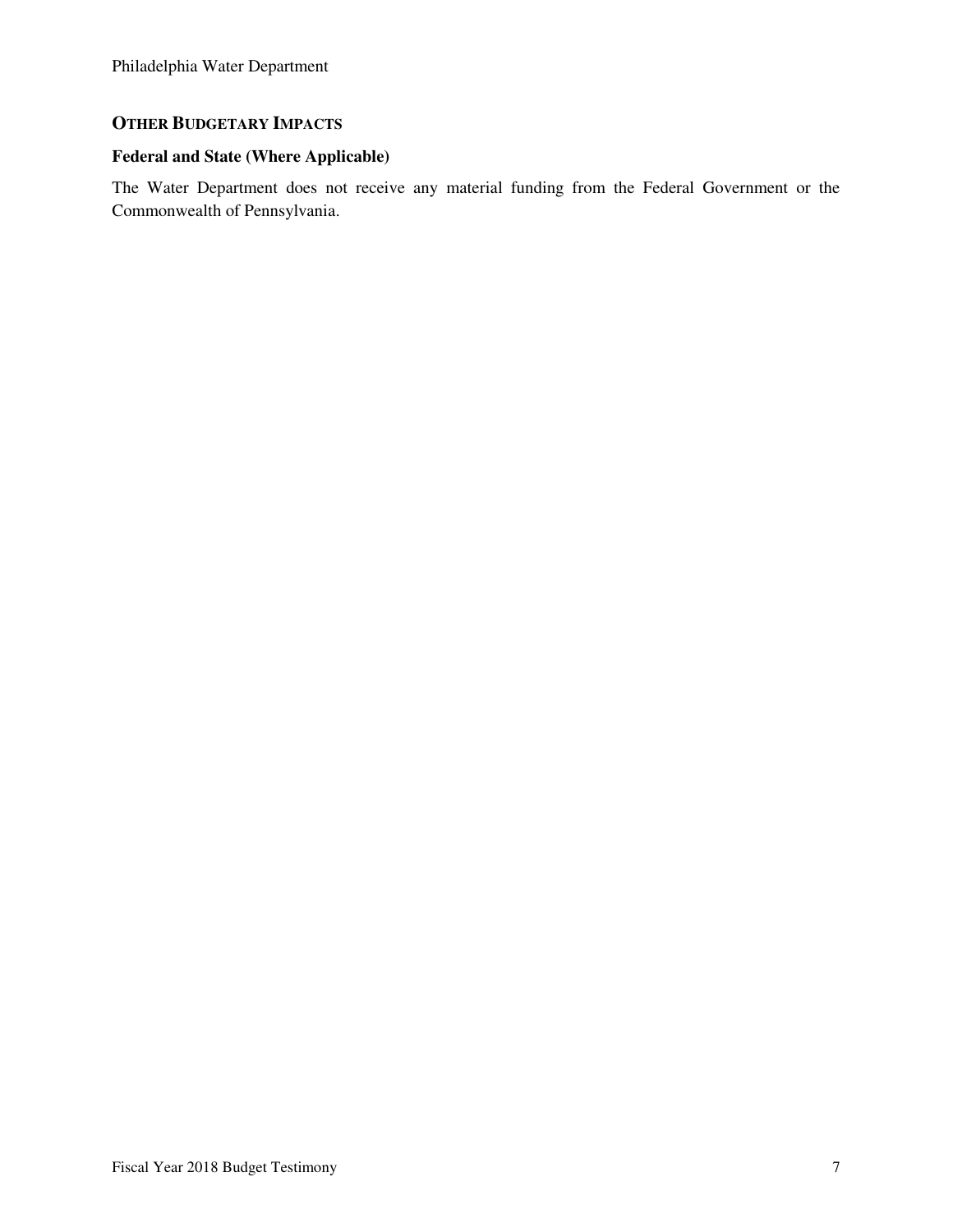## **CONTRACTING EXPERIENCE**

|                                        | M/W/DSBE Participation on Large Professional Services Contracts |                                 |                          |                               |                                                 |                                                 |                                          |                                         |                                                   |                                                                                                        |                                          |
|----------------------------------------|-----------------------------------------------------------------|---------------------------------|--------------------------|-------------------------------|-------------------------------------------------|-------------------------------------------------|------------------------------------------|-----------------------------------------|---------------------------------------------------|--------------------------------------------------------------------------------------------------------|------------------------------------------|
|                                        | Top Five Largest Contracts, FY17                                |                                 |                          |                               |                                                 |                                                 |                                          |                                         |                                                   |                                                                                                        |                                          |
| <b>Vendor Name</b>                     | Service<br>Provided                                             | Dollar<br>Amount of<br>Contract | <b>RFP</b> Issue<br>Date | Contract<br><b>Start Date</b> | Ranges in RFP                                   | $%$ of<br>M/W/DSBE<br>Participation<br>Achieved | \$ Value of<br>M/W/DSBE<br>Participation | Total %<br>Participation -<br>All DSBEs | Total \$<br>Value<br>Participation<br>- All DSBEs | Local<br><b>Business</b><br>(principal<br>place of<br>business<br>located<br>within<br>City<br>limits) | Waiver for<br>Living Wage<br>Compliance? |
| Philadelphia<br>Municipal<br>Authority | <b>Biosolids</b><br>Services                                    | \$22,450,000                    | 5/24/2004                | 10/24/2008                    | MBE: 18%<br>WBE: 10%<br>$DSBE: 0\%$             | $26\%$<br>$6\%$<br>$0\%$                        | \$5,726,995<br>\$1,272,915<br>\$0        | 31%                                     | \$6,999,910                                       | Yes                                                                                                    | No                                       |
| <b>PAID</b>                            | <b>Storm Water</b><br>Management                                | \$14,658,138                    | N/A                      | 5/23/2012                     | MBE: 15%<br>WBE: 10%<br>$DSBE: 0\%$             | 15%<br>10%<br>$0\%$                             | \$2,198,721<br>\$1,465,814<br>\$0        | 25%                                     | \$3,664,535                                       | Yes                                                                                                    | N <sub>o</sub>                           |
| <b>CDM</b> Smith                       | Water<br>Resources<br>and Support<br>Services                   | \$8,582,700                     | 4/8/2013                 | 7/1/2016                      | MBE: 30%-35%<br>WBE: 30%-35%<br><b>DSBE: 0%</b> | 31%<br>$4\%$<br>$0\%$                           | \$2,660,637<br>\$343,308<br>\$0          | 35%                                     | \$3,003,945                                       | N <sub>0</sub>                                                                                         | No                                       |
| PMA-NE<br><b>Biogas</b>                | Cogeneration                                                    | \$5,979,999                     | 9/7/2010                 | 12/23/2011                    | MBE: 30%-35%<br>WBE: 5%-10%<br>DSBE: $0\%$      | 7%<br>32%<br>$0\%$                              | \$418,600<br>\$1,913,600<br>\$0          | 39%                                     | \$2,332,200                                       | Yes                                                                                                    | N <sub>o</sub>                           |
| AKRF, Inc                              | Green<br>Infrastructure<br>Maintenance<br>Stormwater            | \$3,639,861                     | 3/1/2016                 | 7/1/2016                      | MBE: 15%-20%<br>WBE: 10%-20%<br>DSBE: 0%        | 18%<br>$10\%$<br>$0\%$                          | \$655,175<br>\$363,986<br>\$0            | 28%                                     | \$1,019,161                                       | N <sub>o</sub>                                                                                         | No                                       |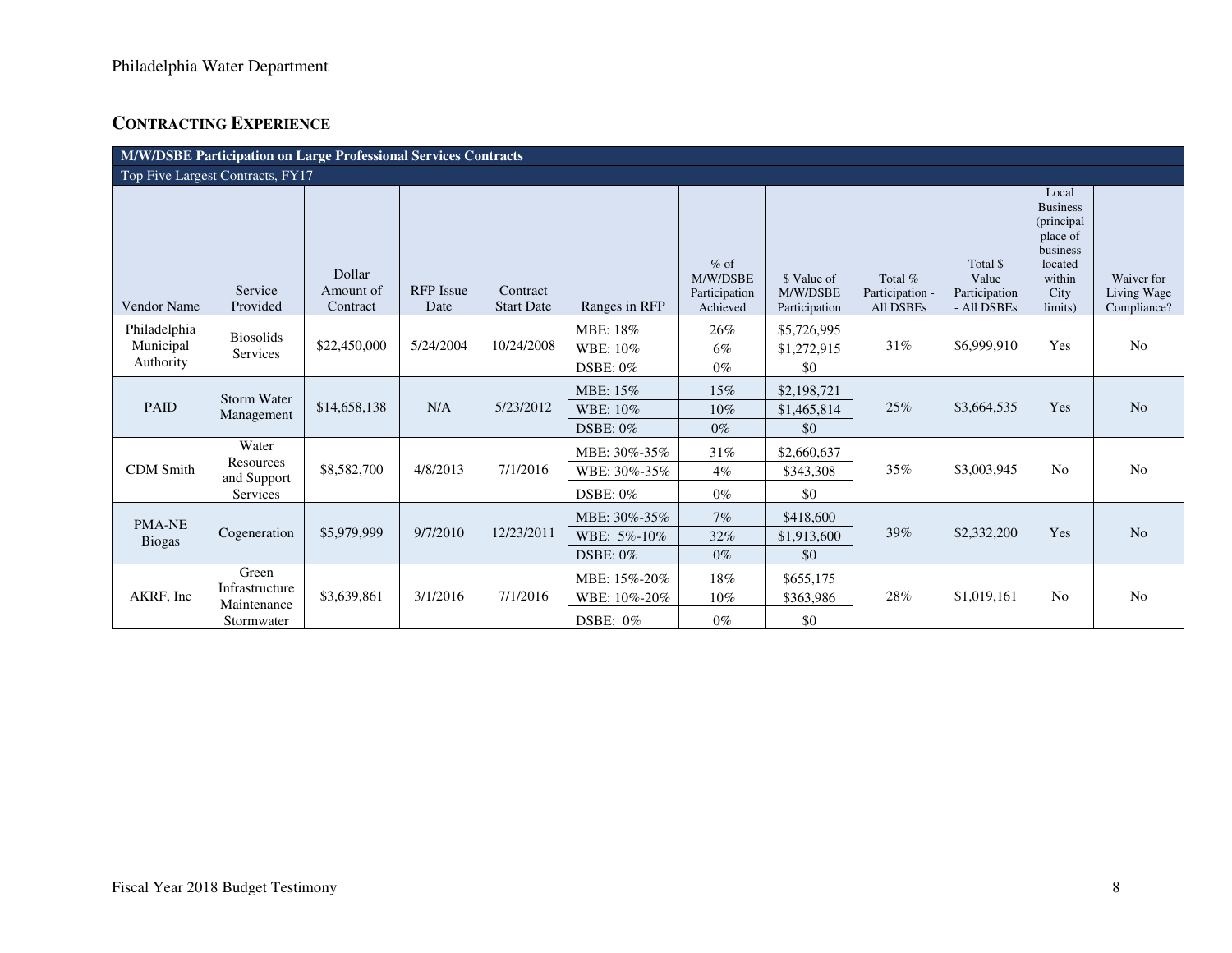## **EMPLOYEE DATA**

| <b>Staff Demographics (as of December 2016)</b> |                          |                          |                        |                          |                          |  |  |
|-------------------------------------------------|--------------------------|--------------------------|------------------------|--------------------------|--------------------------|--|--|
|                                                 | <b>Full-Time Staff</b>   |                          | <b>Executive Staff</b> |                          |                          |  |  |
|                                                 | Male                     | Female                   |                        | Male                     | Female                   |  |  |
|                                                 | African-                 |                          |                        | African-                 | African-                 |  |  |
|                                                 | American                 | African-American         |                        | American                 | American                 |  |  |
| Total                                           | 770                      | 193                      | Total                  | $\mathbf{0}$             | $\mathbf{1}$             |  |  |
| % of Total                                      | 42%                      | 11%                      | % of Total             | $0\%$                    | 14%                      |  |  |
| Average Salary                                  | \$43,285                 | \$47,320                 | Average Salary         | \$0                      | \$120,000                |  |  |
| Median Salary                                   | \$42,180                 | \$42,553                 | Median Salary          | \$0                      | \$120,000                |  |  |
|                                                 | White<br>White           |                          |                        | White                    | White                    |  |  |
| Total                                           | 559                      | 120                      | Total                  | 3                        | 3                        |  |  |
| % of Total                                      | 31%                      | 7%                       | % of Total             | 43%                      | 43%                      |  |  |
| Average Salary                                  | \$53,786                 | \$60,895                 | Average Salary         | \$122,177                | \$149,250                |  |  |
| Median Salary                                   | \$47,891                 | \$56,777                 | <b>Median Salary</b>   | \$120,000                | \$155,250                |  |  |
|                                                 | Hispanic<br>Hispanic     |                          |                        | Hispanic                 | Hispanic                 |  |  |
| Total                                           | 44                       | 7                        | Total                  | $\mathbf{0}$             | $\overline{0}$           |  |  |
| % of Total                                      | 2%                       | $0\%$                    | % of Total             | $0\%$                    | $0\%$                    |  |  |
| Average Salary                                  | \$42,924                 | \$49,803                 | Average Salary         | $\blacksquare$           | $\overline{\phantom{a}}$ |  |  |
| Median Salary                                   | \$42,455<br>\$49,206     |                          | <b>Median Salary</b>   | $\blacksquare$           | $\overline{a}$           |  |  |
| Asian                                           |                          | Asian                    |                        | Asian                    | Asian                    |  |  |
| Total                                           | 59                       | 28                       | Total                  | $\overline{0}$           | $\mathbf{0}$             |  |  |
| % of Total                                      | 3%                       | 2%                       | % of Total             | $0\%$                    | $0\%$                    |  |  |
| Average Salary                                  | \$48,176                 | \$58,065                 | Average Salary         | $\overline{\phantom{a}}$ | $\overline{\phantom{0}}$ |  |  |
| Median Salary                                   | \$44,472                 | \$54,927                 | <b>Median Salary</b>   |                          |                          |  |  |
|                                                 | Other                    | Other                    |                        | Other                    |                          |  |  |
| Total                                           | 28                       | 12                       | Total                  | $\overline{0}$           | $\overline{0}$           |  |  |
| % of Total                                      | 2%                       | $1\%$                    | % of Total             | $0\%$                    | $0\%$                    |  |  |
| Average Salary                                  | \$51,623                 | \$53,298                 | Average Salary         |                          |                          |  |  |
| Median Salary                                   | \$44,479                 | \$50,986                 | Median Salary          |                          |                          |  |  |
|                                                 | Bilingual*               | Bilingual*               |                        | Bilingual*               | Bilingual*               |  |  |
| Total                                           |                          | 142                      | Total                  | N/A                      | N/A                      |  |  |
| % of Total                                      |                          | 8%                       | % of Total             | N/A                      | N/A                      |  |  |
| Average Salary                                  | $\overline{\phantom{a}}$ | $\overline{\phantom{m}}$ | Average Salary         | $\Box$                   | $\frac{1}{2}$            |  |  |
| Median Salary                                   |                          | $\overline{a}$           | Median Salary          | $\overline{\phantom{a}}$ |                          |  |  |
|                                                 | Male                     | Female                   |                        | Male                     | Female                   |  |  |
| Total                                           | 1460                     | 360                      | Total                  | 3                        | 4                        |  |  |
| % of Total                                      | $80\%$                   | 20%                      | % of Total             | 43%                      | 57%                      |  |  |
| Average Salary                                  | \$47,652                 | \$52,928                 | Average Salary         | \$122,177                | \$141,938                |  |  |
| <b>Median Salary</b>                            | \$44,472                 | \$45,365                 | Median Salary          | \$120,000                | \$145,125                |  |  |

\*The Department created a voluntary, anonymous, language survey that did not capture employee gender or title.